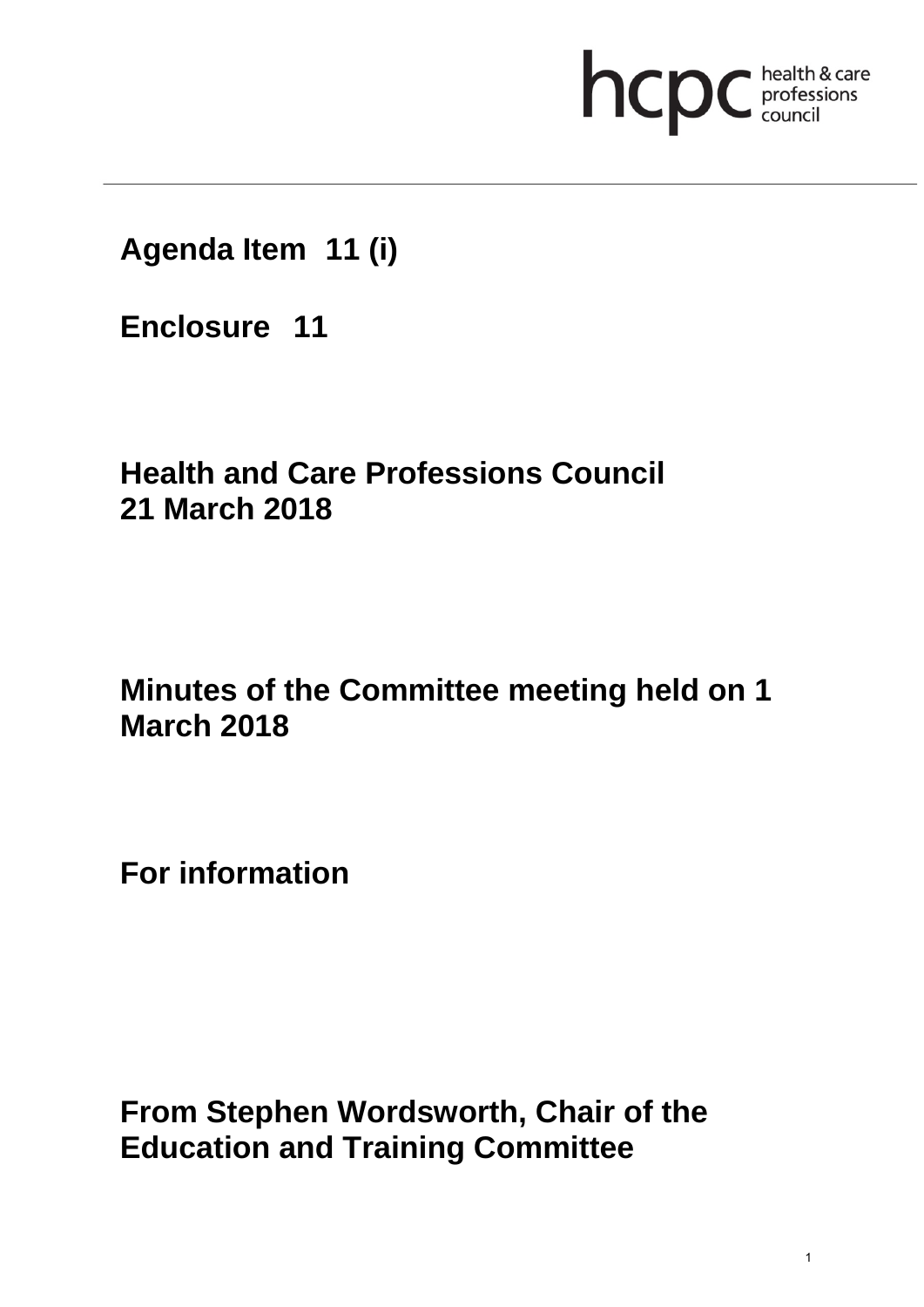## Council, 21 March 2018

### Minutes of the Education and Training Committee Meeting 1 March 2018

#### Executive Summary

The Education and Training Committee (ETC) met on 1 March 2018. This was the first meeting for the newly appointed independent members of the Committee. The draft public minutes of the meetings are enclosed. A summary of business considered is set out below.

#### **Threshold level of qualification for paramedics**

The Committee agreed to recommend to Council that SET 1 for paramedics change to degree level (level 6/9/10). This is item is on the Council's agenda for 21 March.

#### **HCPC approach to auditing CPD**

The Committee discussed the issue of registrants being selected for CPD audit consecutively. It was noted that some complaints arise from this but that CPD is an ongoing obligation and all registrants are expected to keep up to date CPD records.

The Committee agreed not to change the HCPC's approach to sampling.

#### **Independent prescribing programmes - QA approach**

The Committee agreed to allow education providers to admit new professions into their approved prescribing programmes once medicines legislation passes. Significant changes to programmes being made as a result will be required to notify the HCPC through the major change process.

The Committee agreed to receive a paper in June 2018 on proposals to consult on removing the HCPC specific standards in this area, instead relying on universal prescribing programme standards.

#### **Registration performance reporting**

The Committee agreed its reporting requirement for registration performance. It was noted that reporting will be refined over the coming year.

health & care

**INCDC** *professions*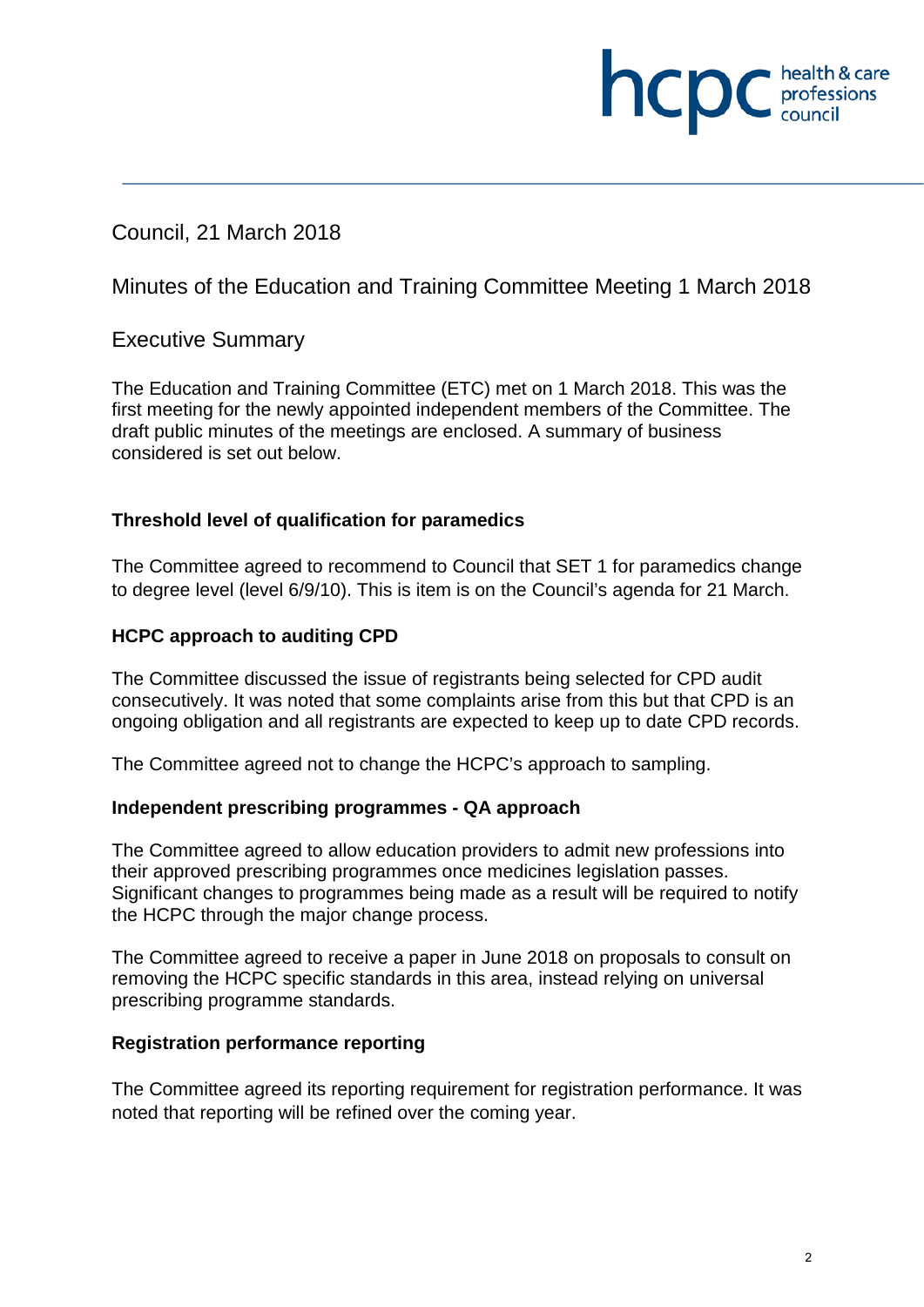# **ncpc** health & care

## **Education and Training Committee**

#### **Minutes of the 80th meeting of the Education and Training Committee held as follows:**

**Date:** Thursday 1 March 2018

**Time:** 1:30 pm

- **Venue:** Room N, Health and Care Professions Council, Park House, 184 Kennington Park Road, London SE11 4BU
- **Members:** Maureen Drake Luke Jenkinson Penny Joyce Sonya Lam Joanna Mussen Stephen Wordsworth (Chair)

#### **In attendance:**

Claire Amor, Secretary to the Committee Brendon Edmonds, Head of Educational Development Abigail Gorringe, Director of Education Tamara Wasylec, Education Manager Olivia Bird, Policy Officer Sarah Ritchie, Policy Officer Michael Guthrie, Director of Policy and Standards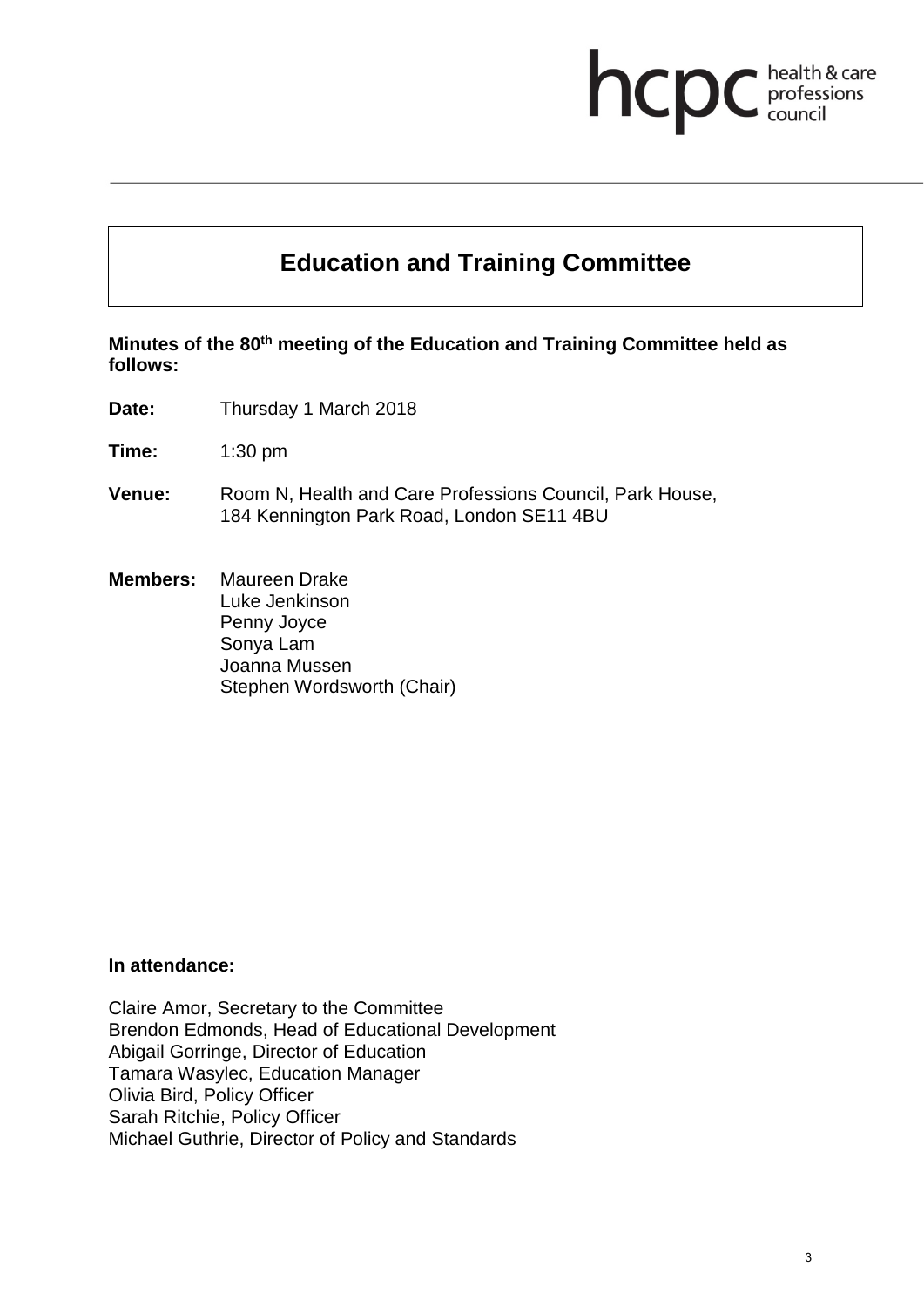## Public Agenda

#### **Item 1 - Chairs welcome and introduction**

- 1.1 The Chair welcomed the Committee and Executive to the meeting.
- 1.2 The Committee welcomed Luke Jenkinson and Penny Joyce to their first meeting of the Committee as members.
- 1.3 The Committee noted that this would be the last meeting of the Education and Training Committee for Michael Guthrie, Director of Policy and Standards. The Committee thanked Michael for his invaluable support and guidance over many years.

#### **Item 2 - Apologies for absence**

2.1 There were no apologies received.

#### **Item 3 - Approval of agenda**

- 3.1 The Committee noted that item 6, Presentation by Katerina Kolyva, Council of Deans of Health, has been deferred to the Committee's meeting in June 2018.
- 3.2 The Committee approved the agenda.

#### **Item 4 - Declaration of members' interests**

4.1 Members had no interests to declare.

#### **Item 5 - Minutes of the meeting of 18 January 2018 (ETC 04/18)**

- 5.1 The Committee considered the minutes of the 79<sup>th</sup> meeting of the Education and Training Committee.
- 5.2 The minutes were accepted as a correct record to be signed by the Chair.

#### **Item 6 - Threshold level of qualification for paramedics (ETC 05/18)**

- 6.1 The Committee received a paper from the Executive.
- 6.2 The Committee noted the following points:-
	- the current threshold for paramedics is 'Equivalent to Certificate of Higher Education';
	- the HCPC consulted on change to this level between 25 September and 15 December 2017;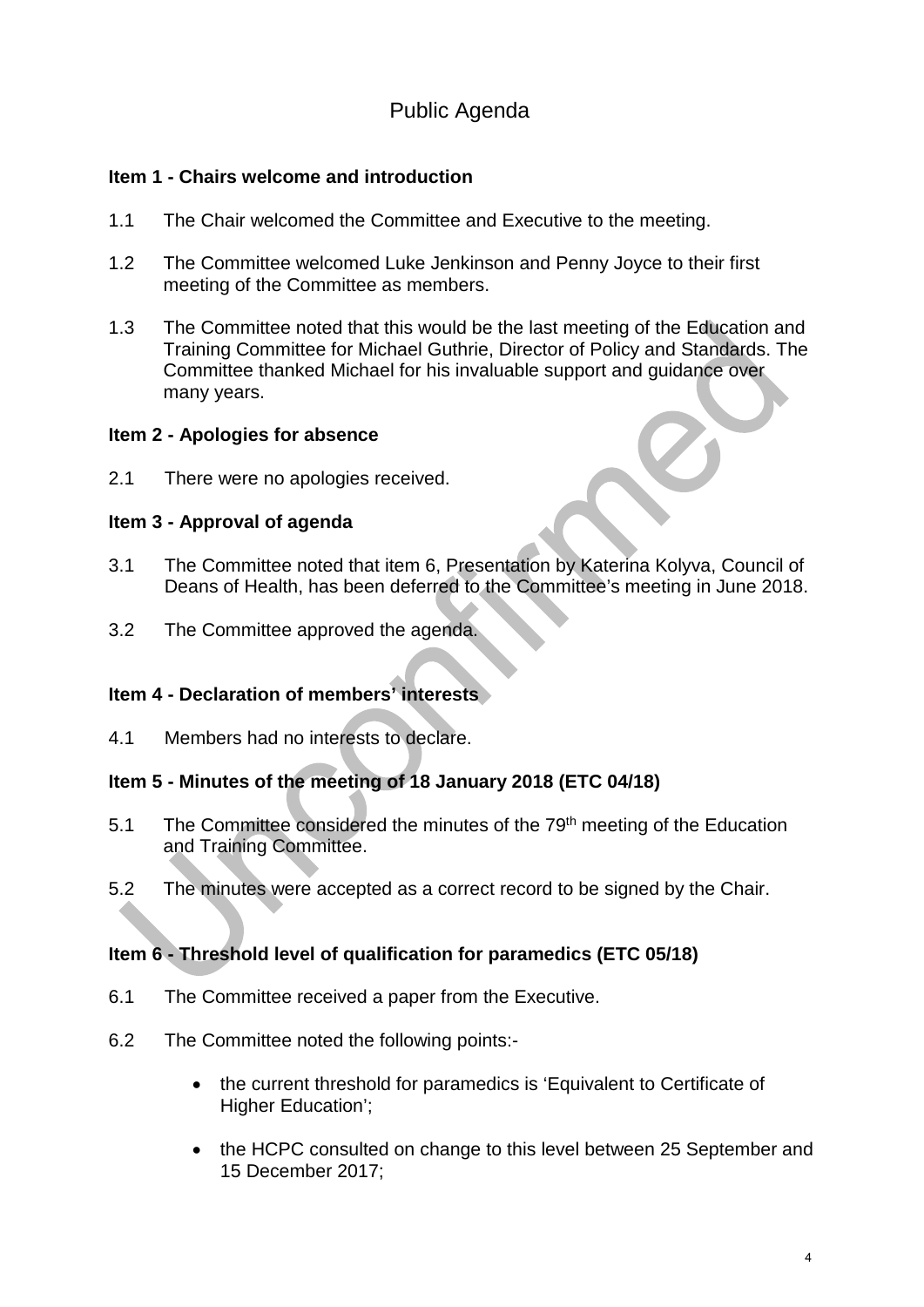- a change in SET 1 will not directly affect existing registered paramedics or students' part way through their pre-registration education and training programmes;
- the vast majority of approved pre-registration programmes across the UK are delivered above the current threshold, with just 3 of 73 programmes resulting in an award which is a Certificate of Higher Education;
- there is evidence that practice has changed over time, with paramedics requiring an increased depth of skills and knowledge which are out of step with the descriptors of qualifications at the current threshold;
- there appears to be wide consensus amongst stakeholders that the existing threshold does not reflect the needs of contemporary practice and the existing SET 1 is out of step with the level of education and training of the majority of entrants to the profession; and
- the consultation received a very high number of responses for a consultation about a single profession issue 98% of responses were made by individuals.
- 6.3 The Committee noted that as a result of the consultation the Executive proposes the following-
	- the threshold level for paramedics to change to degree level (level 6/9/10 on the qualification frameworks);
	- from 1 December 2018, HCPC will not accept any new applications for approval of paramedic programmes that are delivered at below degree level; and
	- from 1 September 2021, HCPC will withdraw approval from existing programmes delivered below the new threshold level. They will not be able to take on any new cohorts.
- 6.4 The Committee discussed the implications of making a change to SET 1 for other HCPC regulated professions. It was noted that the Executive are developing a policy statement on the factors taken into account in deciding to propose a change to SET level. It was noted that parity with other Allied Health professions is not a relevant consideration.
- 6.5 The Committee noted that the timescales for education approval changes appear to be long and concern was raised that this delay may impact on practice needs for example prescribing rights. It was noted that the current SET level has not been a barrier to introducing prescribing rights.
- 6.6 The Committee noted that the Executive expects that no providers will consider it desirable to now create a programme that will only see two cohorts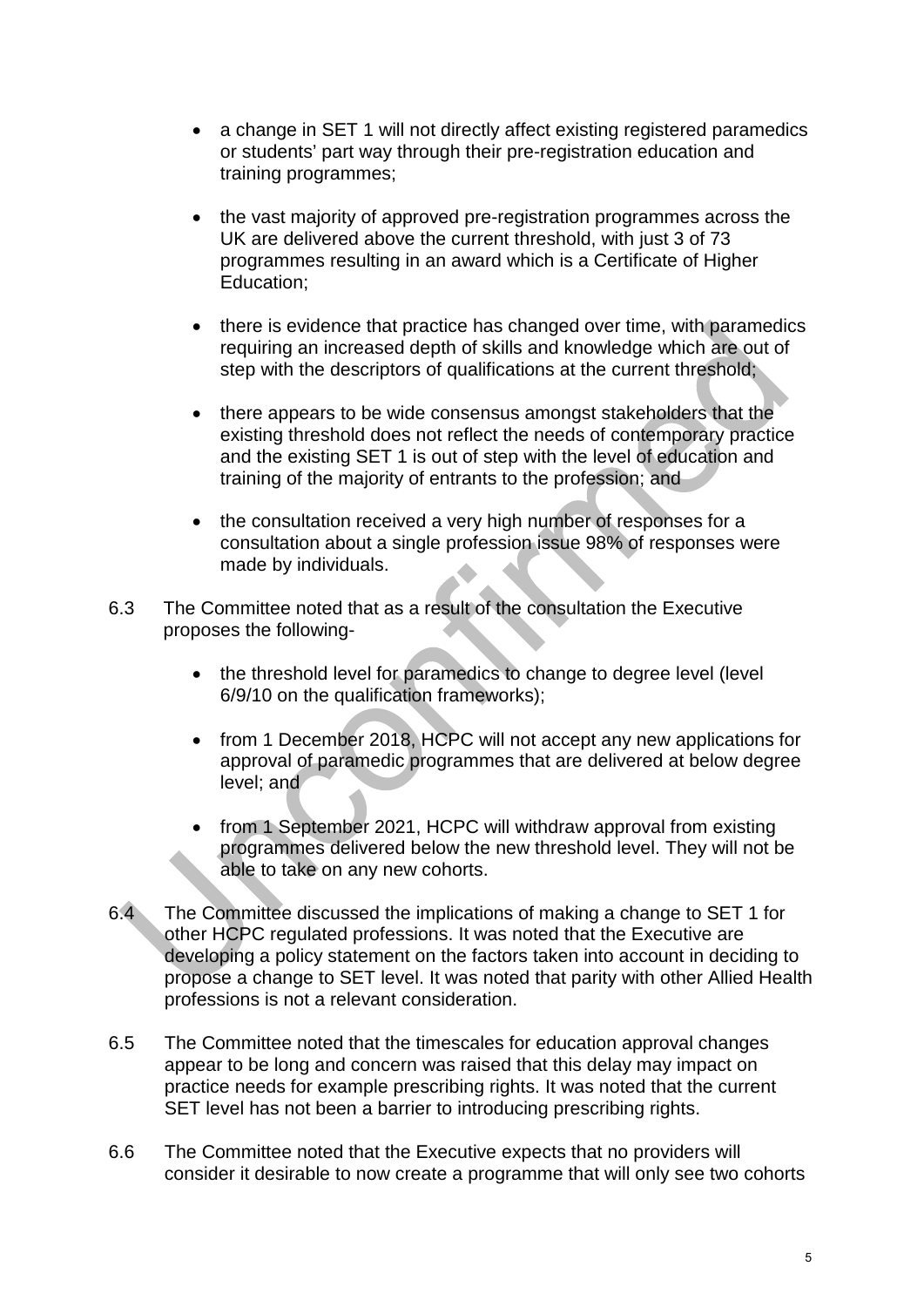before change is required. The Education team will proactively ask education providers what their plans are in light of the decision as the HCPC did not specifically consult on a change to degree level, some providers may not be as aware of the change.

- 6.7 The Committee discussed the communication plan supporting the consultation response and any agreed change. It was noted that all paramedics and education providers will receive email communication and a set of frequently asked questions will be published on the HCPC website. Post Council decision in March 2018, a further email will be sent providing assurance to existing paramedics that the decision does not affect their registration.
- 6.8 The Committee agreed that employers should be included in this tailored communication and requested that the messages are shared with Committee members for information.
- 6.9 The Committee agreed to recommend to Council the following:-
	- SET 1 for paramedics to change to degree level (level 6/9/10);
	- the arrangements for implementation summarised of the change to the SET as set out in the paper and consultation response document; and
	- the text of the consultation response document, subject to minor editing amendments.

#### **Item 7 - HCPC approach to auditing CPD (ETC 06/18)**

- 7.1 The Committee received a paper from the Executive.
- 7.2 The Committee noted the following points:-
	- HCPC registrants are required to maintain a continuous, up-to-date and accurate record of their CPD activities by the CPD standards;
	- the HCPC audit a random sample of 2.5% of registrants at every registration renewal period in order to ensure continued compliance with CPD standards;
	- the audit pool is generated at random, meaning registrants can be selected for CPD audit multiple times in a row or, conversely, never be selected during their professional career;
	- HCPC receive a small number of complaints annually regarding multiple or consecutive CPD audits; and
	- in some cases, registrants have been selected three times in a row, or three out of a possible five audits;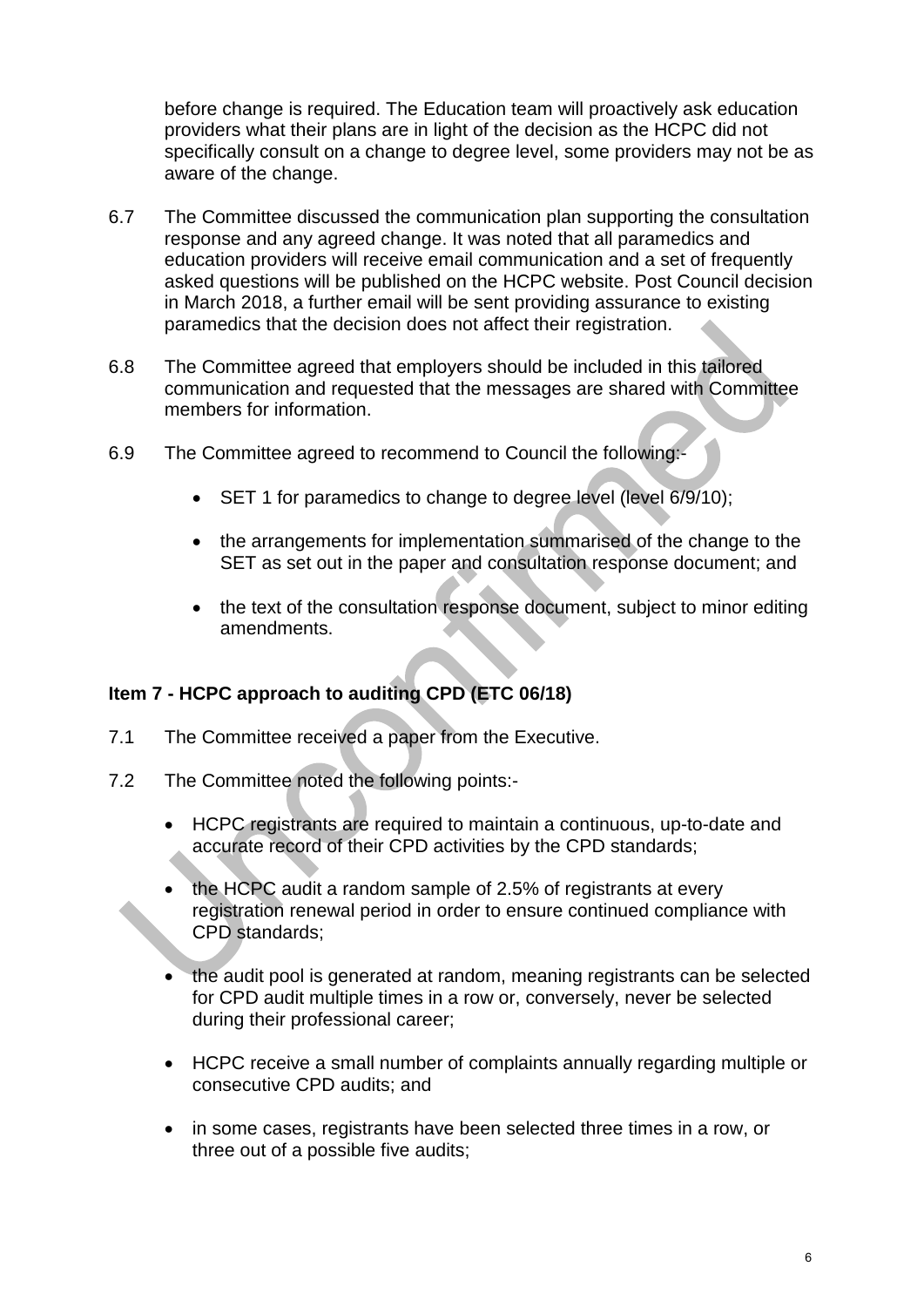- CPD audits can be deferred in some unavoidable circumstances. Consecutive CPD audits, however, is not an accepted reason for deferral; and
- meeting the CPD standards is an ongoing professional requirement for all registrants, whether or not they have been selected for audit in the past. If certain registrants are selected multiple times in a row, this is not a problem as such as the HCPC expects registrants to be continually meeting the standards.
- 7.3 The Committee noted that the HCPC is not able to remove those selected twice in a row from the sample as net regulate records only the most recent CPD selection. This would require a manual review of correspondence logs. A project is underway to replace this system but this will not be in place for a number of years.
- 7.4 The Committee considered a wider question of whether any link between CPD completion and FTP involvement requires focus.
- 7.5 The Committee discussed the option of multiple CPD selection being a valid reason for deferral. It was noted that this would not be a systematic method as some registrants wouldn't defer. It would also reduce the sample size in a given year.
- 7.6 The Committee agreed that if CPD audits were not random and previously selected registrants were removed from the audit pool, there would be a risk of disengagement from these registrants. It would also damage the HCPC's message that CPD is an ongoing obligation as part of professional practise.
- 7.7 The Committee agreed to remain with the current system of selection and not make any changes regarding deferment.

#### **Item 8 – Independent prescribing programmes - QA approach (ETC 07/18)**

- 8.1 The Committee received a paper from the Executive.
- 8.2 The Committee noted the following points:-
	- prescribing programmes are based on a multi-professional model which is structured to support a number of regulated professions;
	- the Executive recommends the current mandatory requirement that approved prescribing programmes seek further approval to admit additional professions be removed;
	- experience in this area indicates this requirement is not proportionate to the changes that programmes may need to make to ensure HCPC standards are met; and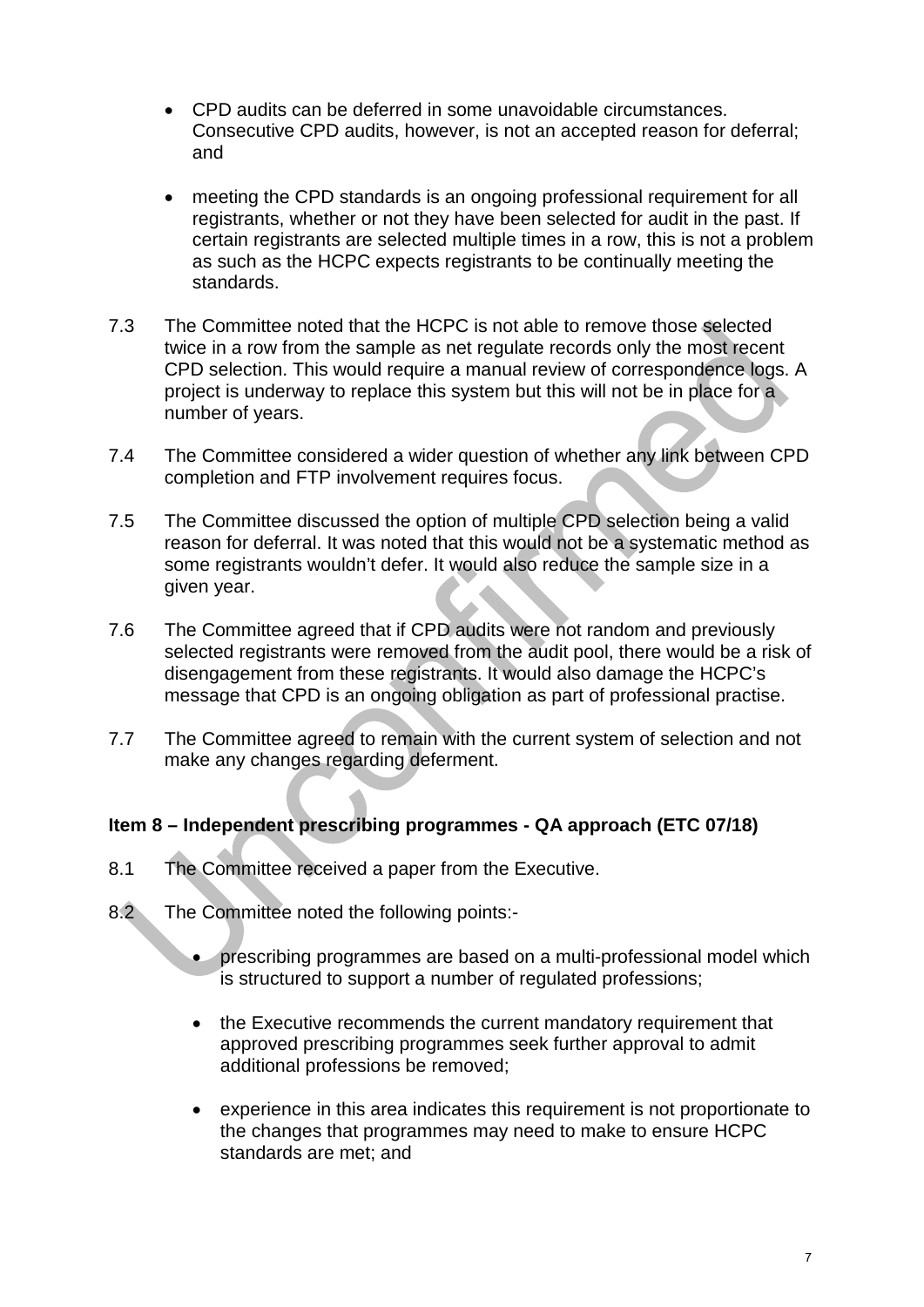- a move to routine monitoring engagement is seen as proportionate. This approach would enable education providers to adapt and change their programmes flexibly without impacting unnecessarily on their ability to start new cohorts through approved programmes.
- 8.3 The Committee discussed the current HCPC requirements for further approval. It was noted that this requirement introduces a delay to on boarding new professions on prescribing programmes of around 3 to 6 months.
- 8.4 The Committee agreed that HCPC requiring its own standards for prescribing programmes could be seen as an example of regulatory burden on multiprofession programmes. The Committee agreed to receive a paper in June 2018 on proposals to consult on removing the HCPC specific standards in this area, instead relying on universal prescribing programme standards.
- 8.5 The Committee agreed to allow education providers to admit new professions into their approved prescribing programmes once medicines legislation passes. Significant changes to programmes being made as a result will be required to notify the HCPC through the major change process.

#### **Item 9 - Registration performance reporting (ETC 08/18)**

- 9.1 The Committee received a paper from the Executive.
- 9.2 The Committee discussed the proposals within the paper. It was agreed that reporting at every meeting would not be proportionate and instead a bi-annual report in June and November should be received by the Committee. The Committee agreed to refine its reporting requirements when discussing the first report.
- 9.3 The Committee noted that the proposed annual registration report will not go to Council. The Council receive specific information through their performance reporting arrangements.
- 9.4 The Committee agreed that a clear link to the HCPC Council KPIs is required to enable escalation to be identified readily. However, the Committee noted that it had its own statutory remit to fulfil outside of assurance to Council.
- 9.5 The Committee agreed that long term trends and analysis would be more useful than commentary of performance against forecast. It was noted that the Executive would be unable to be conclusive on the reasons for shifts in trends, but the Committee agreed that should concern arise a deeper investigation into an issue could be agreed.
- 9.6 The Committee agreed to receive an annual report on registration performance in a year's time.

#### **Item 10 – Any other business**